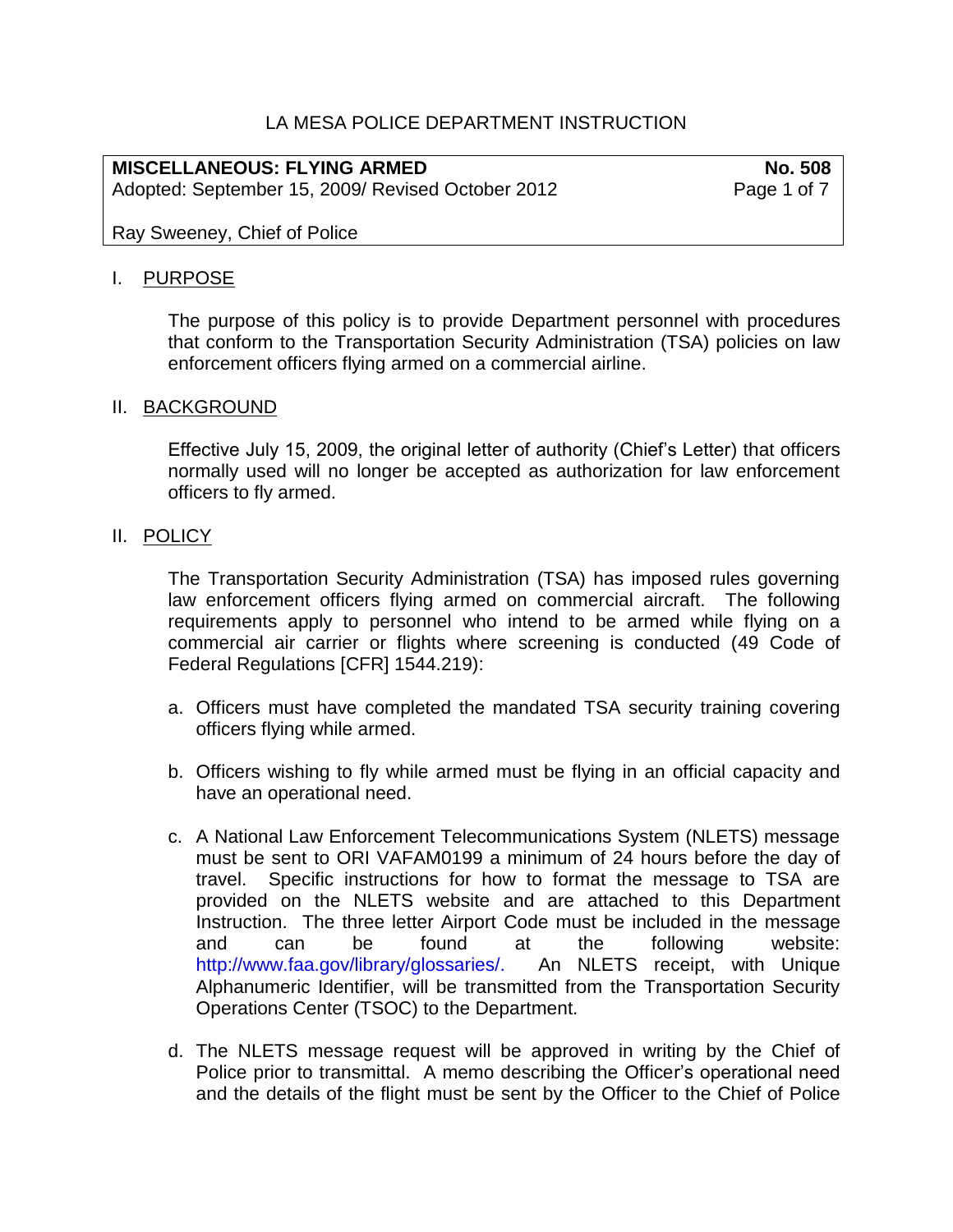for approval no later than one week prior to the flight, unless there are exigent circumstances. The approved memo will be given to the Police Services Specialist and they will direct that an NLETS message be sent. A copy of the memo will be retained by the Police Services Specialist until the officer returns from the armed flight. A sample memo is attached to this Department Instruction.

- e. On the day of travel, Officers will check-in with the airline ticket counter, identify themselves and make sure they are in possession of the NLETS receipt containing the Unique Alphanumeric Identifier described in subsection "c." The Officer will receive armed traveler paperwork provided by the airline. They will then proceed to the security screening checkpoint.
- f. At the initial security screening checkpoint, the Officer will advise the TSA Security personnel of their status and present any requested documentation of their authorized armed flying there. The Officer will be directed to the Law Enforcement Officer Screening Checkpoint where the Officer will present the NLETS receipt, display their badge, police identification, boarding pass, driver's license and the airline's armed traveler paperwork.
- g. The Officer will complete the Law Enforcement Officer Logbook then proceed to their boarding gate. Once at the gate, the Officer will provide the airline the armed traveler paperwork and inform the gate agent of their presence and status (flying armed).
- h. The Officer will meet with the pilot and any Federal Air Marshals or other law enforcement officers who are flying armed on the same flight.
- i. Discretion must be used to avoid alarming passengers or crew by displaying a firearm. Officers must keep the firearm concealed on his/her person at all times. Firearms are not permitted in carry-on luggage and may not be stored in an overhead compartment.
- j. Officers should not surrender their firearm but try to resolve any problem through the pilot, ground security manager or other management representative of the air carrier.
- k. Officers shall not consume any alcohol while aboard an aircraft or have a measurable amount of alcohol in their system while flying armed.

Attachments:

Sample Memo Request for Flying Armed Sample Agency Message to TSA Sample Message Return to Law Enforcement Officer for Date of Travel.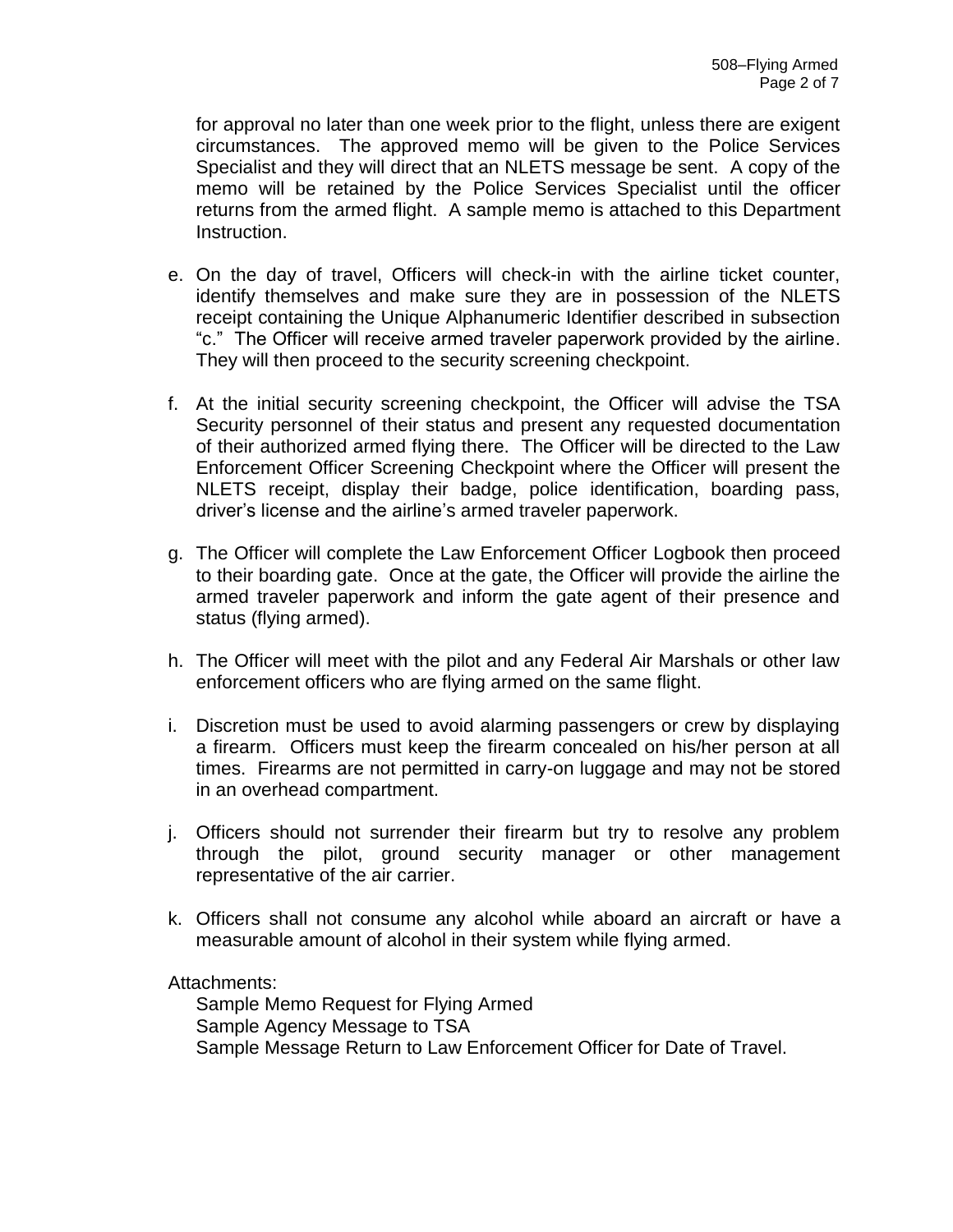

**INTEROFFICE MEMO** 

DATE: *Date of Request*

TO: Chief Vasquez

FROM: Officer Smith

SUBJECT: SAMPLE Flying Armed Request Memo

I, (*Full Name and ID number of Officer)*, have an operational need to fly armed for the following reasons:

*List the reasons why you need to fly armed: prisoner transport, investigation, class where weapons will be needed etc.*

I have completed the TSA mandated training on flying armed.

My cellular telephone number is: *ten digit number*

My Department's telephone number is: *ten digit number*

I am escorting the following person: *Full name of prisoner or dignitary (leave out if not applicable)*

I am flying on the following airlines:

*List your itinerary:* 

*Date leaving, airline, flight number, connecting flights, final destination airport Date returning, airline, return flight number, final destination airport* 

Authorizing Official:

*Chief's Signature here*  Walt Vasquez, Chief of Police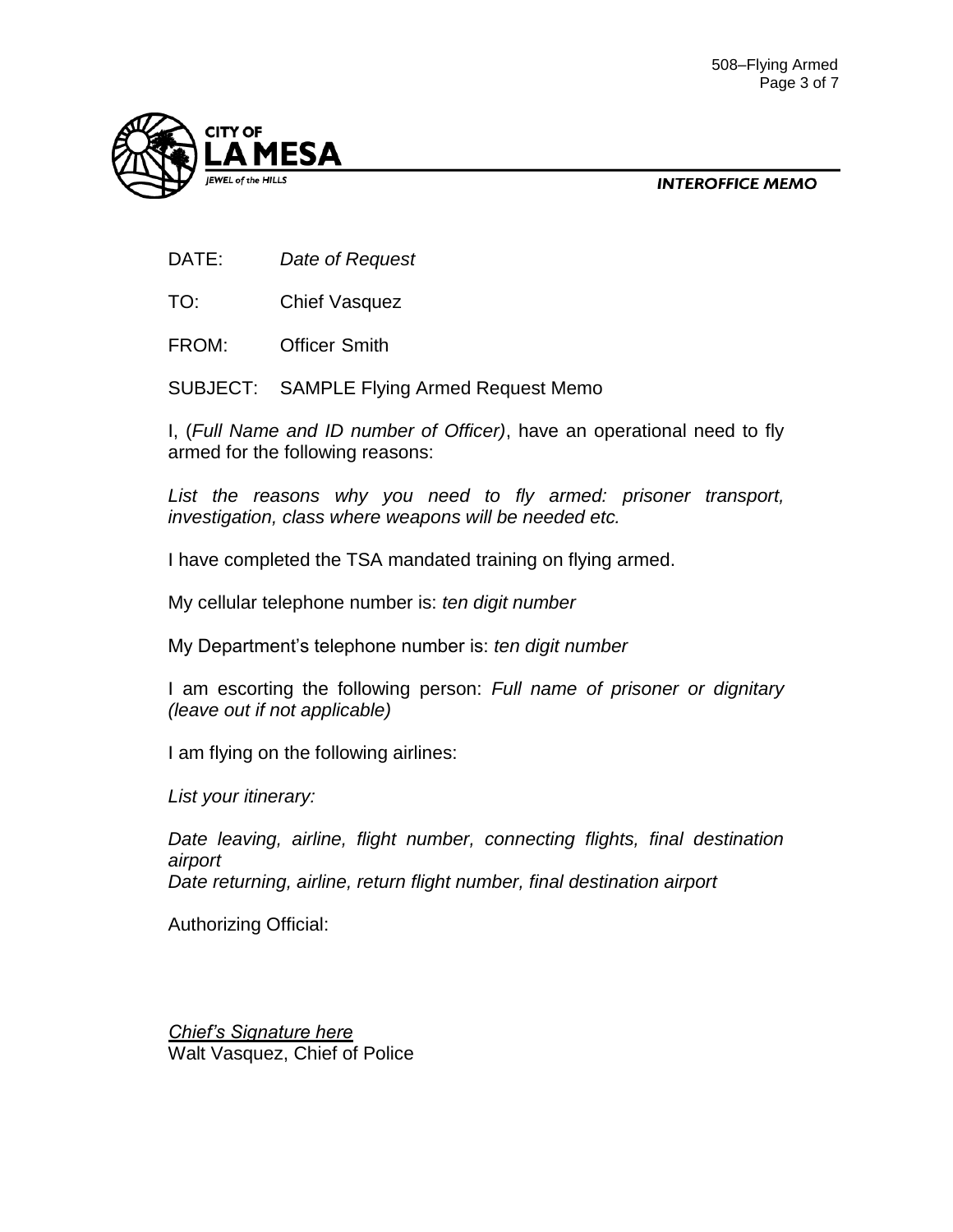# **SAMPLE AGENCY MESSAGE TO TSA**

AM.PASO12345.VAFAM0199.\*0008000001.TXT LEOFA NAM/SMITH, JOE. AGY/BROWARD SHERIFF'S OFFICE. BCN/BSO123456. OFC/LOCAL. NAO/WASHINGTON, GEORGE. CRT/YES. CPN/7031234989. APN/2023456789. EIT/PRISONER. EIN/SMITH, JOHN. NOA/AMERICAN AIRLINES. FLN/AA1234. DOF/122508. DAP/DCA. CAP/EWR. FDA/BOS.

# **ABBREVIATION KEYS FOR NLETS MESSAGE FORMATTING**

#### AM.[Sender ORI].[Destination ORI].

- \* (AM) Designates the message as an NLETS Administrative Message.
- \* Sender ORI field will be used to send the reply message back to the requester.
- \* Destination ORI ensures the message is properly delivered to the LEO FA application.
- \* There must be a period between each field as well as one at then end of the line.

#### TXT

\* Indicates the beginning of the message text.

#### LEOFA

 \* Indicates to the application that this is a LEO FA request message. All messages without this will be ignored.

#### NAM

- \* Full Name of the Flying Armed LEO.
- \* Must be in the format of Last Name, First Name.
- \* Example: NAM/Smith, Joe.
- \* The period at the end of the line is required.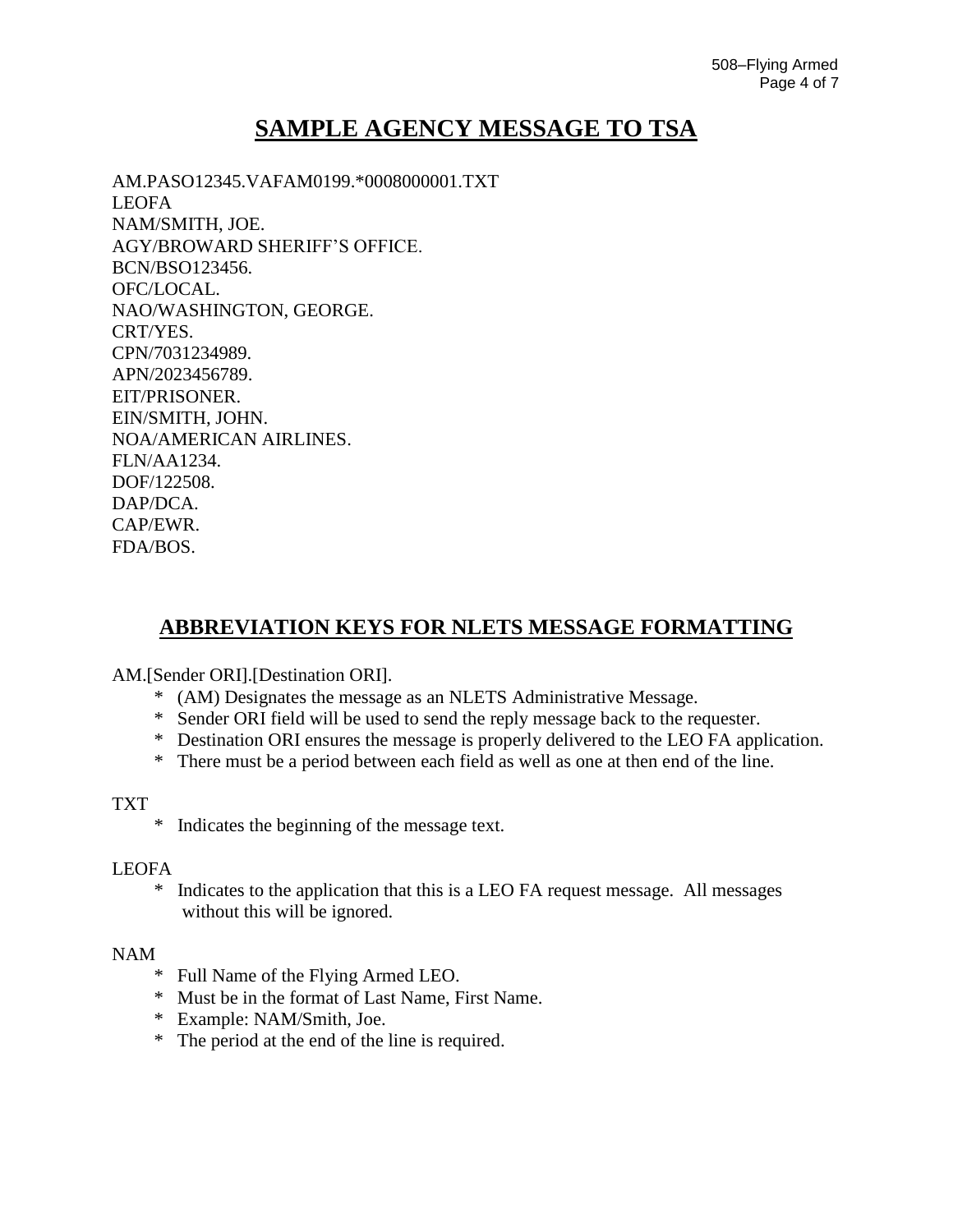## AGY

- \* Agency or department name of the Flying Armed LEO.
- \* Example: AGY/Broward Sheriff's Office.
- \* The period at the end of the line is required.

#### BCN

- \* Badge or credential number of the Flying Armed LEO.
- \* Example: BCN/BSO123456.
- \* The period at the end of the line is required.

## OFC

- \* Officer Type
- \* Must be either State or Local.
- \* Example: OFC/Local.
- \* The period at the end of the line is required.

#### NAO

- \* Name of Authorizing Official
- \* Must be in the format of Last Name, First Name.
- \* Example: NAO/Washington, George.
- \* The period at the end of the line is required.

## **CRT**

- \* Completed Requiring Training
- \* Must be either Yes or No.
- \* Example: CRT/Yes.

 \* A No in this field will result in a denied reply message because all LEO flying armed must have completed required training.

\* The period at the end of the line is required.

#### CPN

- \* Cell phone number of LEO Flying Armed.
- \* Must not contain dashes and must be exactly 10 digits.
- \* Example: CPN/70331234989.
- \* The period at the end of the line is required.

## APN

- \* Agency or Department Number of Flying Armed LEO.
- \* Must not contain dashes and must be exactly 10 digits.
- \* Example: APN/2023456789.
- \* This is not a required field.
- \* The period at the end of the line is required.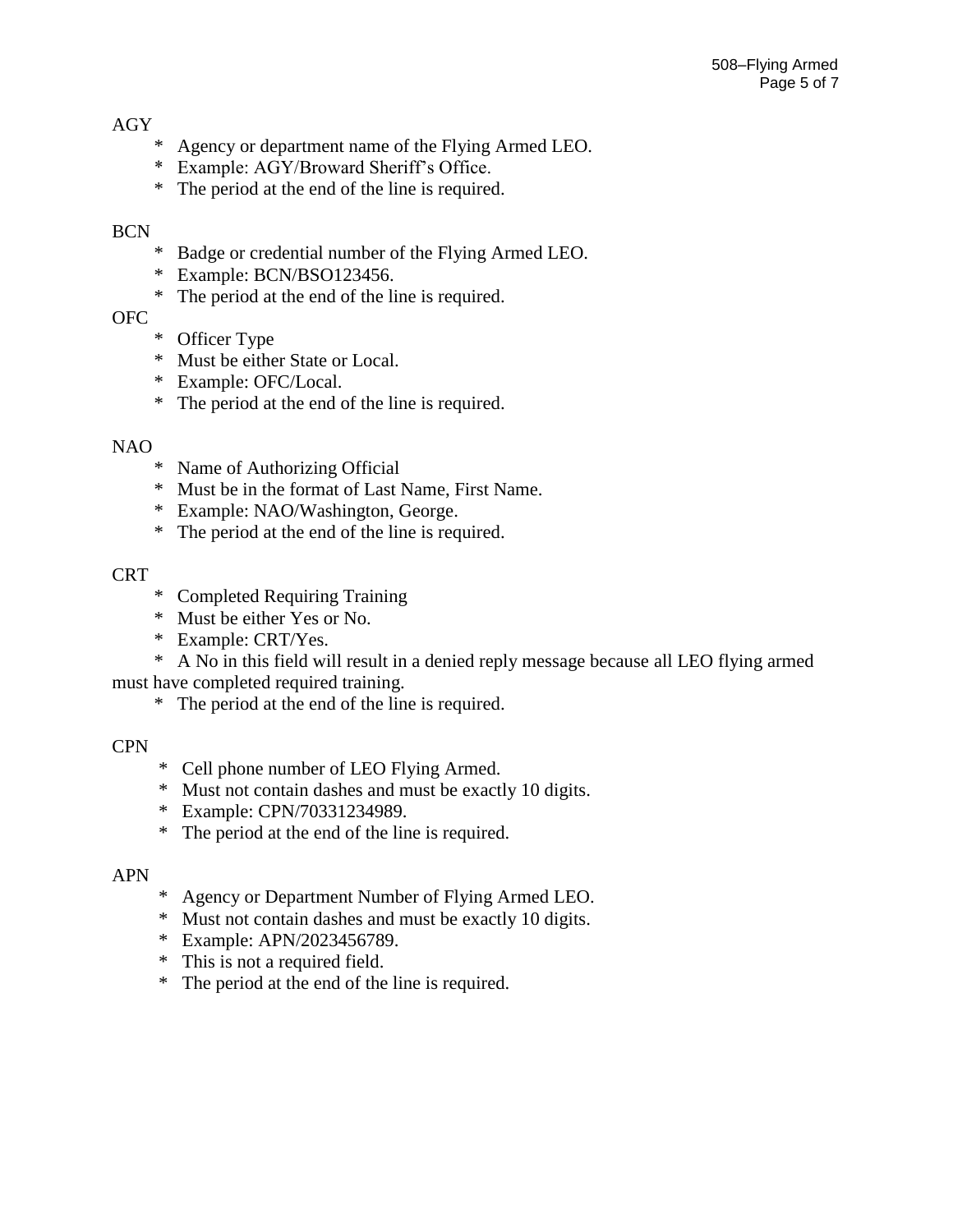#### EIT

- \* Escorted Individual Type
- \* Must be Prisoner or Dignitary.
- \* Example: EIT/Prisoner.
- \* The period at the end of the line is required.

#### EIN

- \* Escorted Individuals Name
- \* Must be in the format of Last Name, First Name
- \* Example: EIN/Smith, John.
- \* This is not a required field.
- \* The period at the end of the line is required.

#### NOA

- \* Name of Airline
- \* Example: NOA/American Airlines.
- \* The period at the end of the line is required.

#### FLN

- \* Flight Number
- \* Example: FLN/AA1234
- \* The period at the end of the line is required.

#### DOF

- \* Date of Flight
- \* Must be in the format of mmddyy.
- \* Example: DOF/122508
- \* The period at the end of the line is required.

#### DAP

- \* Departing Airport
- \* Example: DAP/DCA
- \* Must be known and recognized United States Airport.
- \* Must not be more than 3 characters long.
- \* The period at the end of the line is required.

#### CAP

- \* Connecting Airport
- \* Example: CAP/EWR.
- \* Must be a known and recognized United States Airport.
- \* Must not be more than 3 characters long.
- \* This is not a required field.
- \* The period at the end of the line is required.